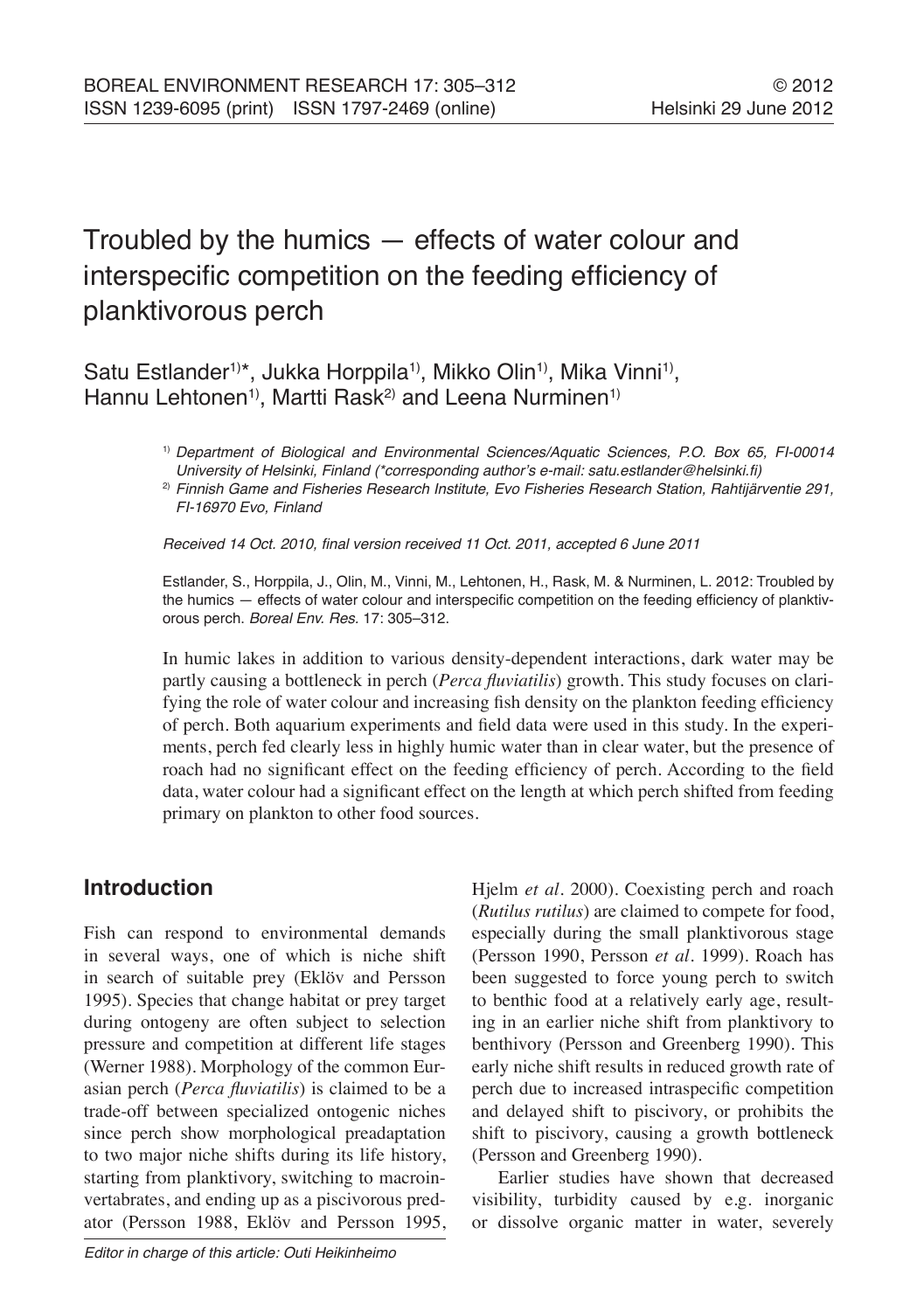disturbs prey detection by fish (Vinyard and O'Brien 1976, Horppila *et al*. 2004, Nurminen and Horppila 2006, Estlander *et al*. 2010). Perch is a vision-oriented selective particulate feeder and predator (Helfman 1979), whereas roach is known for its capability of efficient zooplanktivory by filter-feeding in simple-structured turbid waters and at low light intensities (Bohl 1980, Nurminen *et al*. 2010a). Therefore, predation efficiency and prey detection of perch is more dependable on vision and light (Helfman 1979, Nurminen and Horppila 2006).

High concentrations of humic substances in water causes light attenuation (Kirk 1994). During the last decades, lakes in northern and central Europe and North America had become darker due to the increase in dissolved organic carbon (DOC) concentrations (Vuorenmaa *et al*. 2006, Monteith *et al*. 2007). This fundamental change in light conditions underwater must have an effect on prey detection by vision-oriented fish, such as perch. In food selection and dietanalysis studies based on field data collected from humic lakes in southern Finland, Estlander *et al*. (2010) found that water colour caused by humic substances affected prey selection and diet of perch more than prey selection and diet of roach. The effect on perch was pronounced in the most vision-oriented concomitant planktivorous stage. According to Heibo *et al*. (2005), occurrence of the niche shifts in perch is determined by prevailing environmental conditions and various density-dependent interactions. Rask and Raitaniemi (1988) demonstrated a high 2ndyear growing capacity of perch at the planktivorous stage which was strongly related to prevailing environmental variables.

In this study, we focus on clarifying the effect of water colour and density-dependent interactions between perch and roach, on plankton feeding of perch. We conducted aquarium experiments with trials including perch shoals and mixed shoals of perch and roach at different densities feeding in clear- and highly-humic water on planktonic phantom midge (*Chaoborus flavicans*) which is a typical prey organism for perch in humic lakes (Estlander *et al*. 2010). To support experimental studies, field data from Estlander *et al*. (2010) were reanalyzed using a logistic regression to reveal a probabilitie of

perch diet-shift occurring at a given size, in lakes with varying water colour. We also added to the analysis new data from a clear-water lake. We hypothesized that (1) dark water has pronounced effects on plankton feeding of perch, (2) presence of roach should reduce feeding efficiency of perch through interspecific competition, and (3) in addition to competitive density-dependent causes, in humic lakes also water colour may partly affect the diet-shift size of perch at the vision-dependent planktivorous stage.

### **Material and methods**

#### **Experimental study**

Experimental study was conducted at the Evo Fisheries Research Station in May 2010. The licence for animal experiments was granted by the Finnish Animal Experiment Board (licence number ESAVI-2010-04859/Ym-23). The fish were captured with wire traps (perch) and a pound net (roach) from Majajärvi, a highly humic lake. After capture, the fish were acclimatized to laboratory conditions for one week at 15 °C in a 3500-l pool. The mean  $(\pm 95\% \text{CI})$ total length of the perch was  $10.0 \pm 0.20$  cm, weight  $9.9 \pm 0.7$  g, and age 2–3 years. The mean  $(\pm 95\% \text{CI})$  total length of the roach) was 11.1  $\pm$ 0.13 cm, and weight  $11.2 \pm 0.6$  g. The experiments were conducted in plastic tanks (100  $\times$  $100 \times 100$  cm) filled with 15 °C water. The water was filtered to the tanks through a 50  $\mu$ m net to remove any food items from the water. The light levels above the water surface were adjusted to represent twilight conditions (0.1  $\mu$  mol m<sup>-2</sup> l<sup>-1</sup>, measurd with quantum sensors). Light attenuation (cm–1) (LI-1400 data logger equipped with a LI-192SA quantum sensor) in the clear-water and highly humic experiments was calculated from light intensity measurements at the surface (1 cm below the water surface) and at 90-cm depth (Nurminen and Horppila 2006).

The fourth instar larvae (body length ca. 10 mm) of *C. flavicans* used in the experiments as prey were collected with net hauls from Majajärvi. The prey density  $(1 \text{ indiv. } l^{-1})$  was adjusted to represent the typical density of *C. flavicans* in Majajärvi (Estlander *et al*. 2009,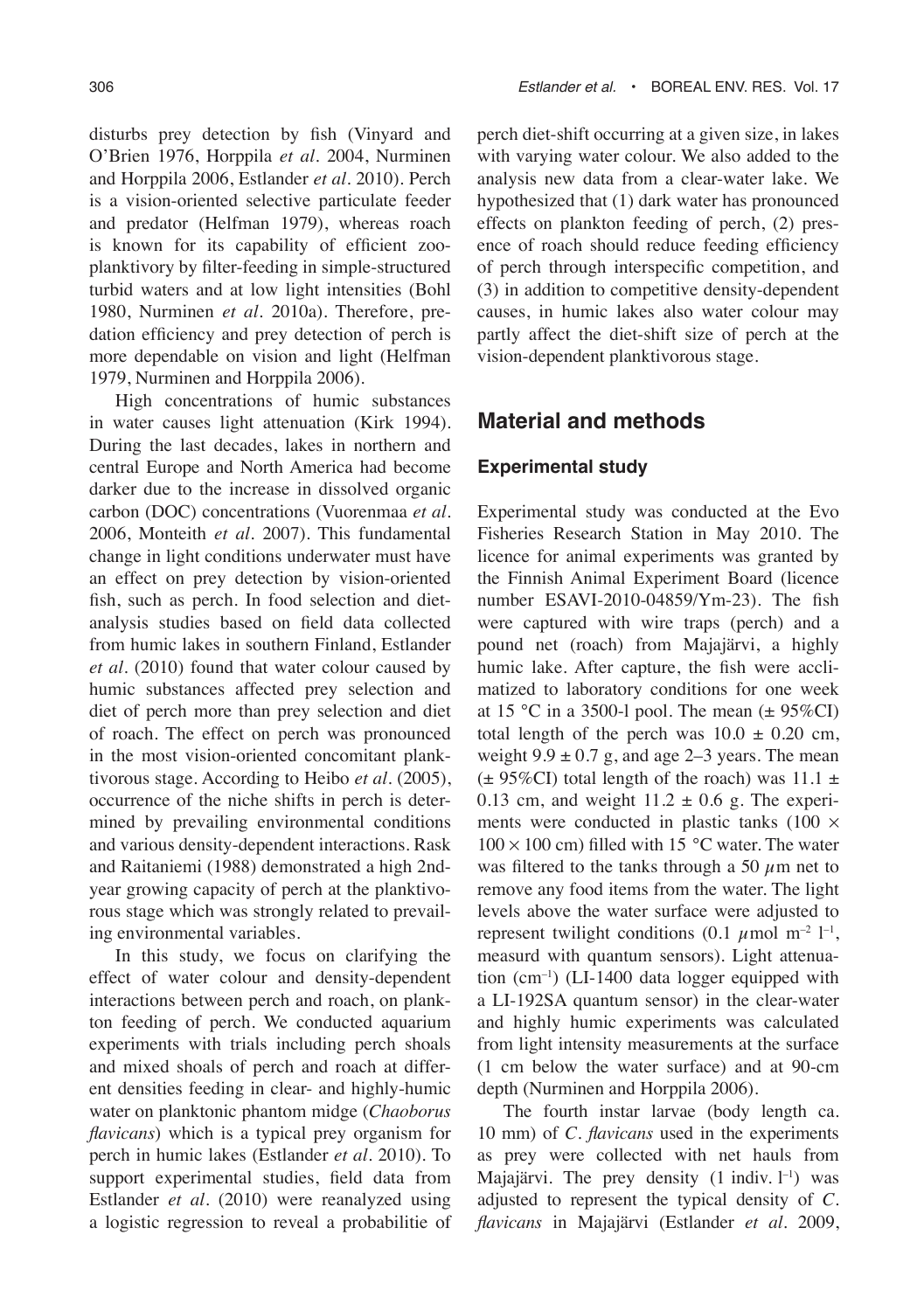Valonen 2009). Chaoborids are a popular planktonic food item for fish and compose a high percentage in the diet of perch in Majajärvi and other humic lakes in the area (Estlander *et al*. 2010). The experiments were conducted both in highlyhumic water (Majajärvi: 340 mg Pt l<sup>-1</sup>) and clear water (Syrjänalunen: < 10 mg Pt  $l^{-1}$ ) with different fish assemblages (pure perch shoals and mixed shoals) and densities. In the trials, the basic fish assemblage was 3 perch to which we added 3, 6, or 9 perch or roach (three replicates each, total number of experiments 42), total experiment densities thus being 3, 6, 9 and 12 fish (Table 1). After starvation for 2 days, fish were moved to the experimental tanks and were left to acclimatize for six hours before the trials. At the beginning of each trial, 1000 individuals of *C. flavicans* were released into the tanks. The short duration time of the trials (20 min) was set according to preliminary experiments to ensure that the prey density would be sufficient for all used fish densities (3, 6, 9 and 12), thereby all prey individuals would not be consumed during the trials at any fish density. After each experiment, fish were captured with a small net and immediately killed by cutting the neck and weighed to the nearest mg, measured to the nearest mm  $(L<sub>r</sub>)$ , after which the digestive tracts were removed. The ingested prey items from the mouth, pharynges and the stomach content of perch and the gut content of roach, were counted under a microscope by counting the number of *C. flavicans* head capsules.

#### **Field study**

#### Study lakes

The five study lakes are situated in the Evo district (61°13´N, 25°12´E) in southern Finland, and are small and humic brown-water lakes typical for the temperate regions of northern Europe. The surface area of the lakes varies between 2.1 and 13.8 ha, mean depth between 2.2 and 6.1 m, total P concentration between 8 and 22  $\mu$ g l<sup>-1</sup>, total N concentration between 440 and 700  $\mu$ g l<sup>-1</sup>, and water colour between 50 and 340 mg Pt  $l^{-1}$ (Table 2). The crustacean zooplankton biomass varied between 6 and 21  $\mu$ g C l<sup>-1</sup> (Table 2). The biomass of cladoceran zooplankton varied

between 2 and 12  $\mu$ g C l<sup>-1</sup>, and biomass and average size of cladocerans in the study lakes decreased with the Secchi depth (Table 2). The density of chaoborids varied among the study lakes independently of water colour (222–1198 indiv. m–2) (Table 2). The benthic invertebrate densities varied among the lakes between 327 and  $958$  indiv.  $m^{-2}$  with no dependence on water colour; however, its is worth pointing out that the oxygenated littoral area in darker lakes was remarkably reduced as compared with that in the clearer lakes (7.07–0.54 ha) (Table 2). More detailed description of zooplankton and zoobenthos assemblages and fish diet in the study lakes is given in Estlander *et al*. (2010). Roach and perch comprised 96%–100% of the total gillnet catch and were clearly the most important fish species in the studied lakes (Table 2); detailed methodology and lake characteristics are available from Estlander *et al*. (2010), Horppila *et al*. (2010) and Olin *et al*. (2010).

#### Fish data

The perch used for stomach analyses (Iso Valkjärvi *n* = 202, Hokajärvi *n* = 191, Haarajärvi *n* = 142, Haukijärvi *n* = 162, Majajärvi *n* = 167; total  $n = 864$ ) were sampled from 18 July to 16 August 2006 (in total, six times from each lake) with Nordic multimesh gillnets (Estlander *et al*. 2010, Olin *et al*. 2010). The lakes were divided into 2–3 depth zones from which the net sites were chosen randomly. The stomachs were analysed for fullness (12 level scale) and volume proportions of different food items (Windell 1971). For between-lake comparisons, different food items were pooled into two groups: zoo-

**Table 1**. The summary of experimental design.  $P =$  $perch, R = roach.$ 

|            |                | Clear water     |                | Dark water      |  |  |
|------------|----------------|-----------------|----------------|-----------------|--|--|
|            | Pure<br>shoals | Mixed<br>shoals | Pure<br>shoals | Mixed<br>shoals |  |  |
| $3 \times$ | 3 P            |                 | 3 P            |                 |  |  |
| $3 \times$ | 6 P            | $3P+3R$         | 6 P            | $3P+3R$         |  |  |
| $3 \times$ | 9 P            | $3P+6R$         | 9 P            | $3P+6R$         |  |  |
| $3 \times$ | 12 P           | $3P+9R$         | 12 P           | $3P+9R$         |  |  |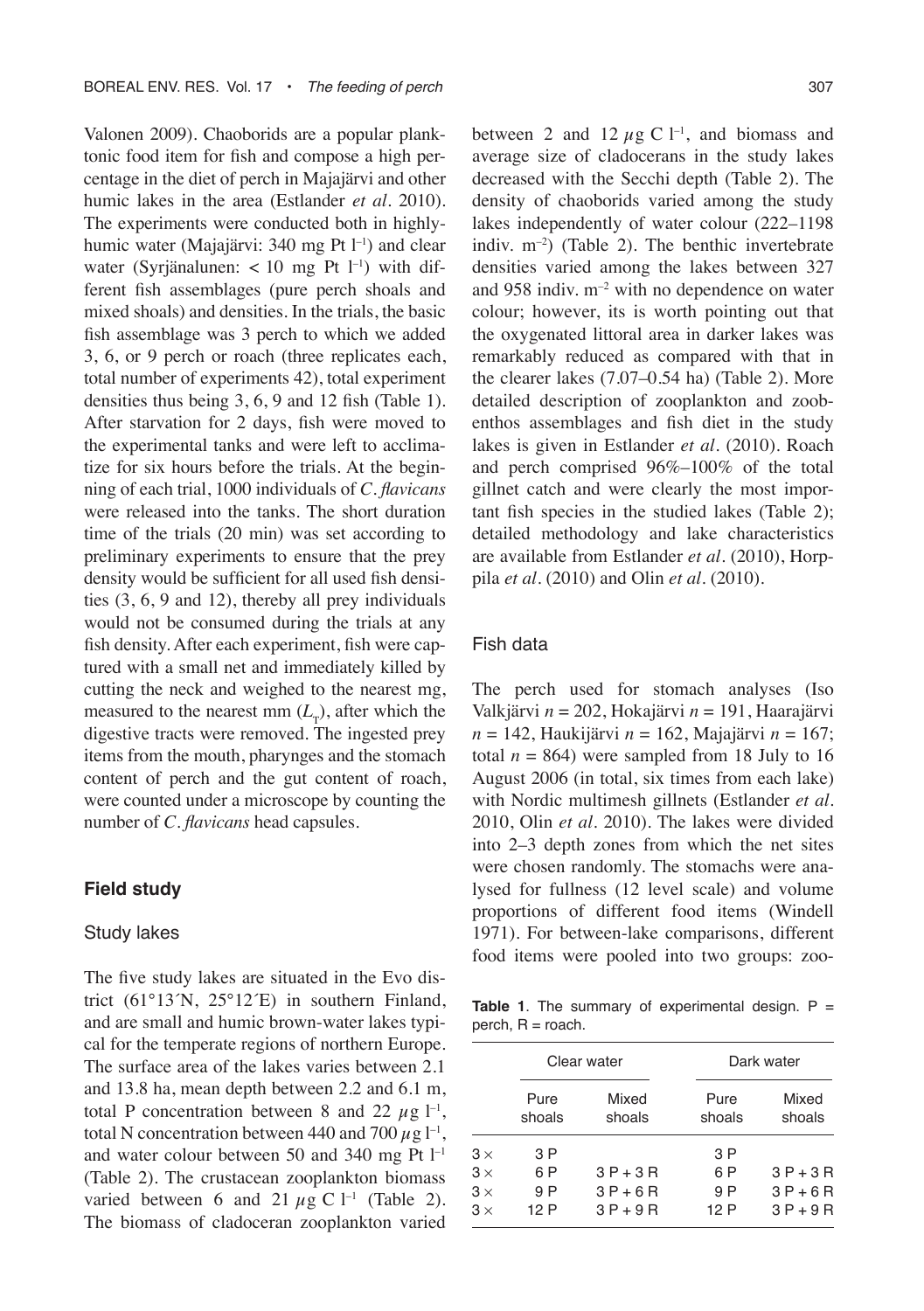plankton and other (benthic macroinvertebrates and fish). The proportions of both groups of food items were calculated for every 1-cm-length class of perch (5–21 cm). The perch ages were determined from opercula bones, and the aging was verified from otoliths (Horppila *et al*. 2000).

#### **Statistical analyses**

In the aquarium experiments, the effects of water colour, fish species and density of fish on perch and roach predation rates were tested with ANCOVA using fish density as a covariate; although this study focused on perch, roach was also considered a treatment. A logistic regression model was used to analyze the proportion of perch utilizing zooplankton as a function of perch length (*L*) following Tolonen *et al*. (1999):

$$
y = \exp(\alpha + \beta L + \gamma C + \delta LC)
$$
  
× [1 + \exp(\alpha + \beta L + \gamma C + \delta LC)]<sup>-1</sup>,

where *y* is the occurrence of a food category or item in a single fish assuming values between 0 (does not occur) and 1 (does occur), *L* is the perch length, *C* is the water colour; and  $\alpha$ ,  $\beta$ ,  $\gamma$ and  $\delta$  are parameters. This model was used to test if utilization of zooplankton was dependent on perch length, and if there was an interaction with perch length and water colour. Fish with empty stomachs (9% from Iso Valkjärvi and Haarajärvi, 10% from Hokajärvi and Majajärvi, and 3% from Haukijärvi), were not used in the analysis. The fit of logistic regression model was estimated with a likelihood-ratio test. The between-lake differences in length of 2–3-yearold perch were tested with ANOVA. The statistical analyses were performed using SYSTAT ver. 15.0 (SPSS Inc.).

## **Results**

The mean  $(\pm 95\%CI)$  values of light attenuation in the highly-humic-water experiments were  $0.027 \pm 0.005$  cm<sup>-1</sup> and in clear-water experiments  $0.0069 \pm 0.002$  cm<sup>-1</sup>. Dark water significantly decreased the feeding efficiency of perch  $(p < 0.0001)$  (Table 3). Fish species had no significant effect on the feeding rate of perch (*p*  $= 0.372$ ). There was no significant change in the feeding efficiency of perch when perch or roach density was increased (Fig. 1). The average feeding efficiency of roach was overall lower and did not significantly  $(p > 0.05)$  differ between clearwater and highly-humic water trials (clear-water 29 and highly-humic water 31 larvae fish–1 on average) or among different fish densities (average 32 larvae fish–1) (*p* > 0.05).

The logistic regression analysis showed that in the study lakes, the probability of perch to shift from feeding primary on plankton to other food resources was dependent on perch length and water colour (Fig. 2): i.e., the higher the water-colour value, the greater the probability of

**Table 2**. The abiotic and biotic variables in the study lakes. Iso Valkjärvi data from: <sup>a</sup> own measurements 2007,  $b$  Grönroos 2009, °Olin et al. 2010. DO = dissolved oxygen.

|                                                                 | Iso Valkjärvi Hokajärvi Haarajärvi Haukijärvi |      |               |      | Majajärvi | Reference             |
|-----------------------------------------------------------------|-----------------------------------------------|------|---------------|------|-----------|-----------------------|
| Surface area (ha)                                               | 2.1                                           | 8.4  | 13.8          | 2.1  | 3.4       | Horppila et al. 2010  |
| Mean depth (m)                                                  | 3.8                                           | 2.2  | 6.1           | 3.8  | 4.6       | Horppila et al. 2010  |
| Max depth (m)                                                   | 8                                             | 6    | 12            | 8    | 12        | Horppila et al. 2010  |
| Water colour (mg Pt $\vert^{-1}$ )                              | 50                                            | 130  | 150           | 330  | 340       | Horppila et al. 2010  |
| Secchi depth (cm)                                               | 260                                           | 170  | 150           | 110  | 90        | Horppila et al. 2010  |
| Crustacean biomass ( $\mu$ g C $\vdash$ <sup>1</sup> )          | 13 <sup>a</sup>                               | 15   | 6             | 12   | 21        | Estlander et al. 2010 |
| Cladoceran biomass ( $\mu$ g C $\vert^{-1}$ )                   | 9a                                            | 7    | $\mathcal{P}$ | 6    | 12        | Estlander et al. 2010 |
| Cladocera mean length $(\mu m)$                                 | 444 <sup>a</sup>                              | 422  | 478           | 552  | 594       | Estlander et al. 2010 |
| Chaoborus flavicans (indiv. m <sup>-2</sup> ) 1198 <sup>a</sup> |                                               | 518  | 600           | 222  | 1044      | Immonen 2008          |
| Benthic macroiny. (indiv. $m^{-2}$ )                            | 958 <sup>b</sup>                              | 327  | 791           | 388  | 856       | Immonen 2008          |
| $DO \ge 2$ mg $I^{-1}$ littoral area (ha)                       | 2.19                                          | 7.07 | 6.88          | 0.54 | 0.78      | own measurements 2010 |
| Roach (CPUE indiv. per net)                                     | 0.2                                           | 20   | 43            | 28   | 12        | Horppila et al. 2010  |
| Perch (CPUE indiv. per net)                                     | $18^{\circ}$                                  | 10   | 16            | 38   | 15        | Estlander et al. 2010 |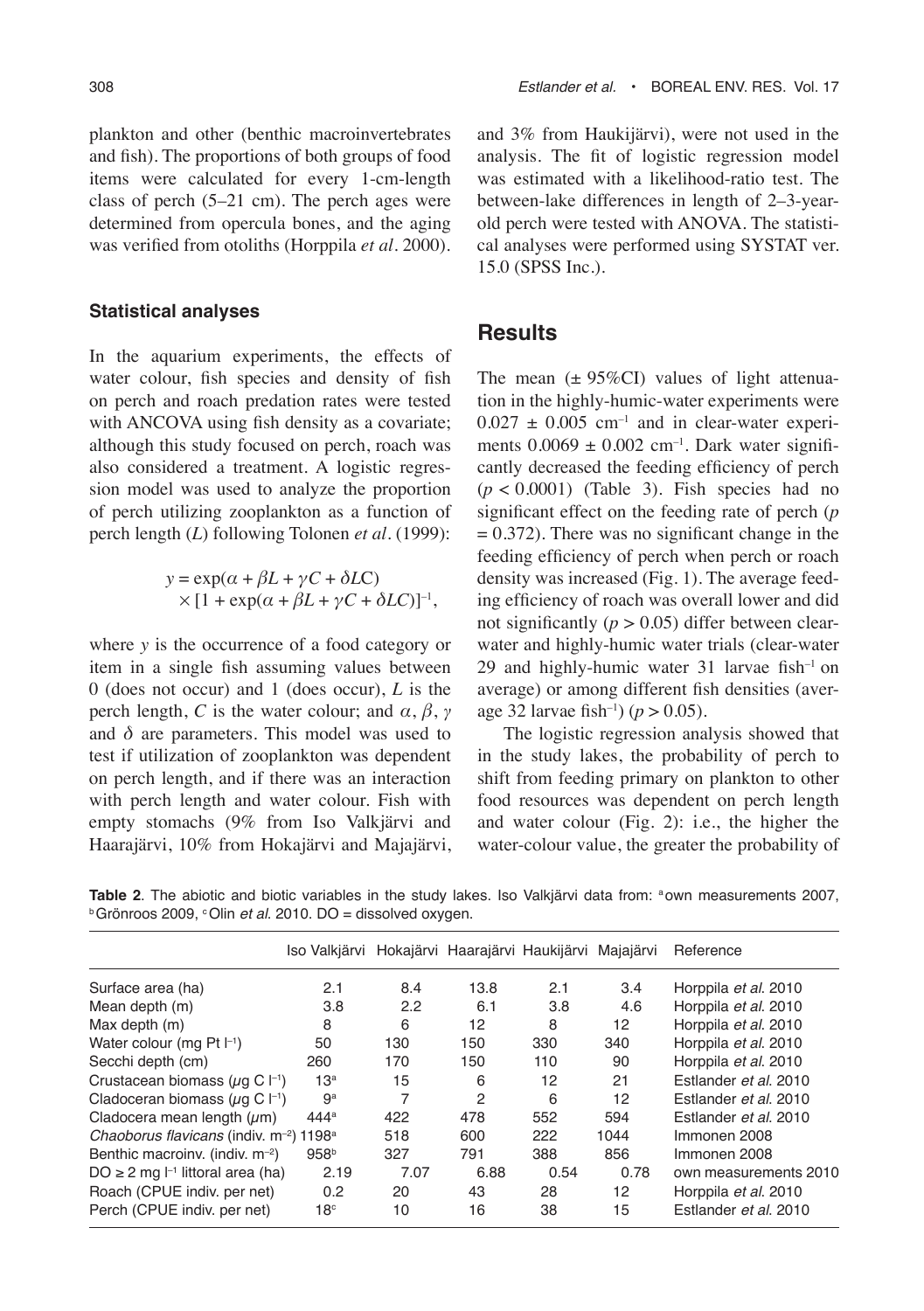

**Fig. 1**. The effect of increasing fish densities on perch feeding on C. flavicans (larvae eaten fish $^{-1}$ ) in perch shoals and in mixed shoals with roach in (**A**) clearwater and (**B**) highly humic water experiments. The bottom and top of the boxes are the lower and upper quartiles, and the bars inside the boxes are the median values. The ends of the whiskers represent the minimum and maximum values of the whole data.

perch to shift from feeding primary on plankton at a smaller size. The length and length–water colour interaction estimates in the model were significant  $(p < 0.0001)$  (Table 4). The age range



**Fig. 2**. Probability of ingestion of zooplankton against perch length estimated with logistic regressions for different water colours.

of planktivorous perch was 2–3 years, but their size varied significantly ( $F_{4,13}$  = 25.578,  $p \lt \sqrt{ }$ 0.0001), *see* also Horppila *et al*. (2011). The average length of 2-year-old perch was 96, 87, 78, 74 and 75 mm in Iso Valkjärvi, Hokajärvi, Haarajärvi, Haukijärvi and Majajärvi, respectively.

# **Discussion**

Corroborating the hypothesis, in the experiments, feeding efficiency of perch on chaoborids was severely disturbed in dark water most likely because plankton feeding is dependent on good light conditions (e.g. Helfman 1979, Nurminen and Horppila 2006, Nurminen *et al*. 2010b). Expectedly, the foraging technique of roach was not similarly affected by dark water or lack of light (Bohl 1980, Diehl 1988, Nurminen *et* 

**Table 3**. Results from ANCOVA using the fish density as a covariate for effects of water colour, fish species and density of fish on perch predation rate.

|                              | df | Mean square |        |          |
|------------------------------|----|-------------|--------|----------|
| Density                      |    | 1919.962    | 1.551  | 0.214    |
| Colour                       |    | 32062.881   | 25.895 | < 0.0001 |
| Fish species                 |    | 991.167     | 0.800  | 0.372    |
| Colour $\times$ Fish species |    | 3322.293    | 2.683  | 0.103    |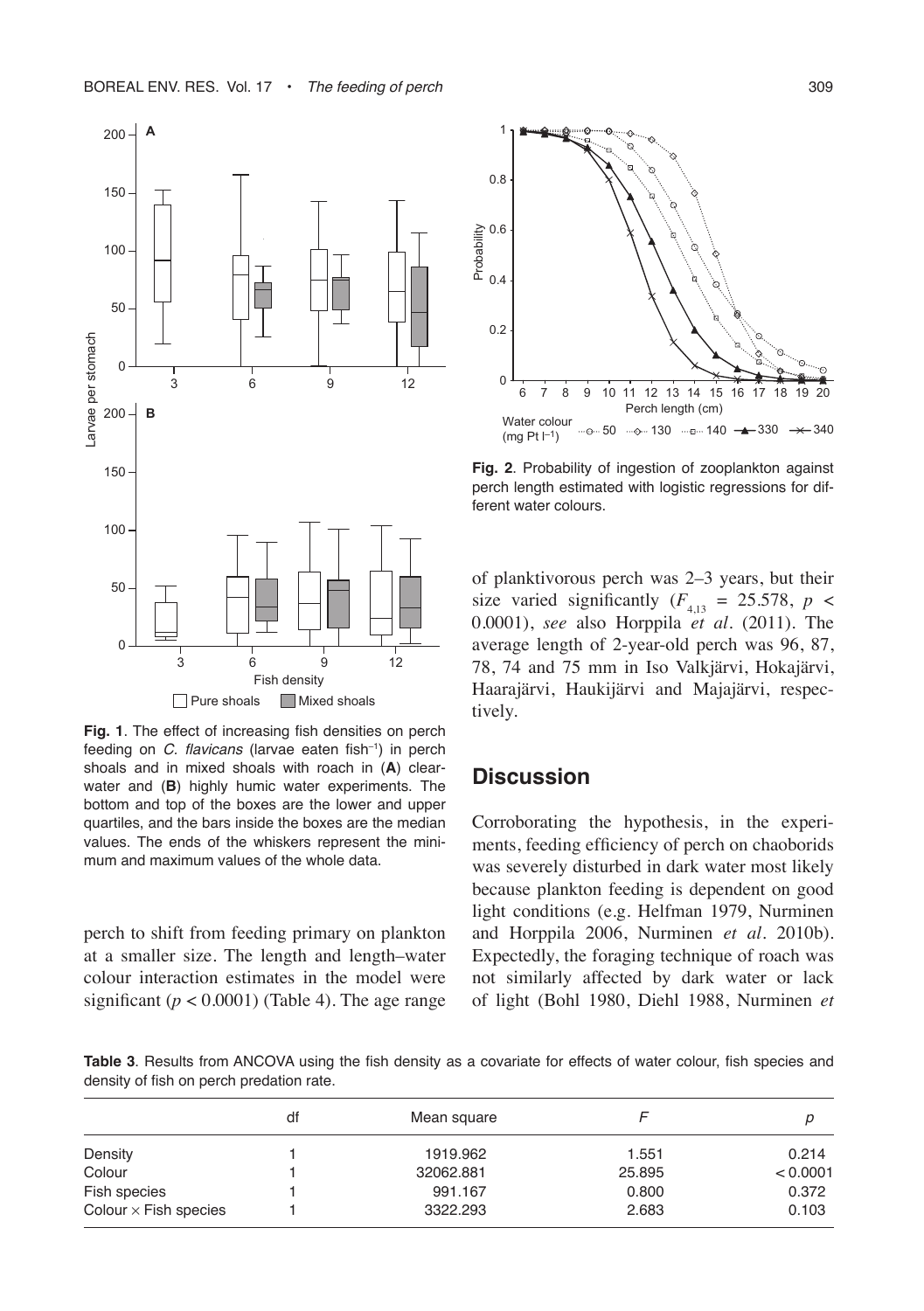*al*. 2010a). Contrary to our hypothesis, in the experiments, the presence of roach had no significant effect on perch feeding. Persson (1987) suggested the competitive interaction of the species to be asymmetric and in favour of roach. Interestingly, in our clear-water trials, the perch feeding efficiency was slightly lower in the presence of roach but the effect was not statistically significant. This may have resulted from perch limiting its movements in the presence of roach (S. Estlander pers. obs.). However, Persson and Greenberg (1990) showed a clear negative effect of roach on perch growth and diet already at lower fish densities  $(115-156 \text{ fish}/1640 \text{ m}^3)$  and much longer duration of experiments (three months). In darker water, movement, success of hunting activity and prey search by perch is fundamentally more limited.

Supporting the experimental results on the hampering effect of water colour on the feeding efficiency of perch, the field data indicated that water colour had a significant effect on the length at which perch shifted from a primarily plankton diet to other food resources. The darker the water in the lake, the smaller the size at which perch shifted from feeding on plankton to feeding on benthic organisms. According to Persson and Greenberg (1990), juvenile perch shift earlier and at a smaller size to feeding on macroinvertebrates, if zooplankton resources were severely limited by e.g. densitydependent interactions such as competition. In our study lakes, high competition for zooplankton resources was unlikely the ultimate reason for the earlier shift by perch from planktivory, because the crustacean zooplankton resources were most plentiful in the most dark-watered Majajärvi where perch shifted to benthivory at the smallest size. According to Estlander *et al*. (2009, 2010) in the study lakes there was a significant positive relation between cladoceran

**Table 4**. Results of the logistic regression analysis.

| Parameter                                                                                                       | Estimate SE Wald $\gamma^2$ |  | D                                                                                                   |
|-----------------------------------------------------------------------------------------------------------------|-----------------------------|--|-----------------------------------------------------------------------------------------------------|
| $\alpha$<br>$\beta$ (length)<br>$\gamma$ (colour)<br>$\delta$ (length $\times$ colour) 0.002 0.001 17.519 0.001 |                             |  | 14.207  1.886  56.738  < 0.0001<br>$-0.976$ 0.146 44.836 < 0.0001<br>$-0.038$ 0.007 30.003 < 0.0001 |

mean size and water colour as cladocerans are overall larger in more humic lakes, indicating refuge provided by dark water against visionoriented fish predators. Additionally, there was no clear relation between water colour and chaoborid density among the study lakes, highest densities occurring in the clearest and darkest lakes, as the density is also dependent on the occurence of anoxic refuge rather than on visibility alone (Liljendahl-Nurminen *et al*. 2008). Therefore, it is conceivable that dark water hampered the vision of planktivorous perch by reducing detection of zooplanktonic prey, and forced perch to concentrate on macroinvertebrate prey as benthic feeding is less vision-oriented (Crowl 1989, Horppila *et al*. 2010).

According to Estlander *et al*. (2010), in the study lakes the interspecific diet overlaps between perch and roach were highest at the concomitant planktivorous stage, but were nevertheless insignificant. In addition to interspecific interactions, Svanbäck *et al*. (2008) suggested that intraspecific competition within perch populations may also be important in habitat distribution and resource partioning. Corroborating the results of Persson and Greenberg (1990), after the plankton-feeding phase the availability of benthic macroinvertebrates restricted the growth rate of perch in the study lakes (Horppila *et al*. 2010). Benthic-macroinvertebrate densities per square meter varied among the lakes regardless of water colour, but when taking into account the areas with dissolved-oxygen concentrations below 2 mg l<sup>-1</sup>, total benthic macroinvertebrate densities were lower in the highly humic lakes due to smaller oxygenated areas (Estlander *et al*. 2010). The thickness of the oxygenated water layer may, therefore, be an important factor limiting the foraging possibilities of fish in strongly-stratified humic lakes (Rask *et al*. 1999). In darker lakes, the coverage of the oxygenated littoral area was particularly small, which most likely limits the availability of benthic macroinvertebrates and confines perch benthivory to a smaller area, and increases intraspesific competition for benthic food (Estlander *et al*. 2010, Horppila *et al*. 2010).

Size and growth are interrelated, and in the study lakes perch growth was overall quite slow indicating restricted resources typical for humic lakes (Estlander *et al*. 2010, Horppila *et al*. 2010,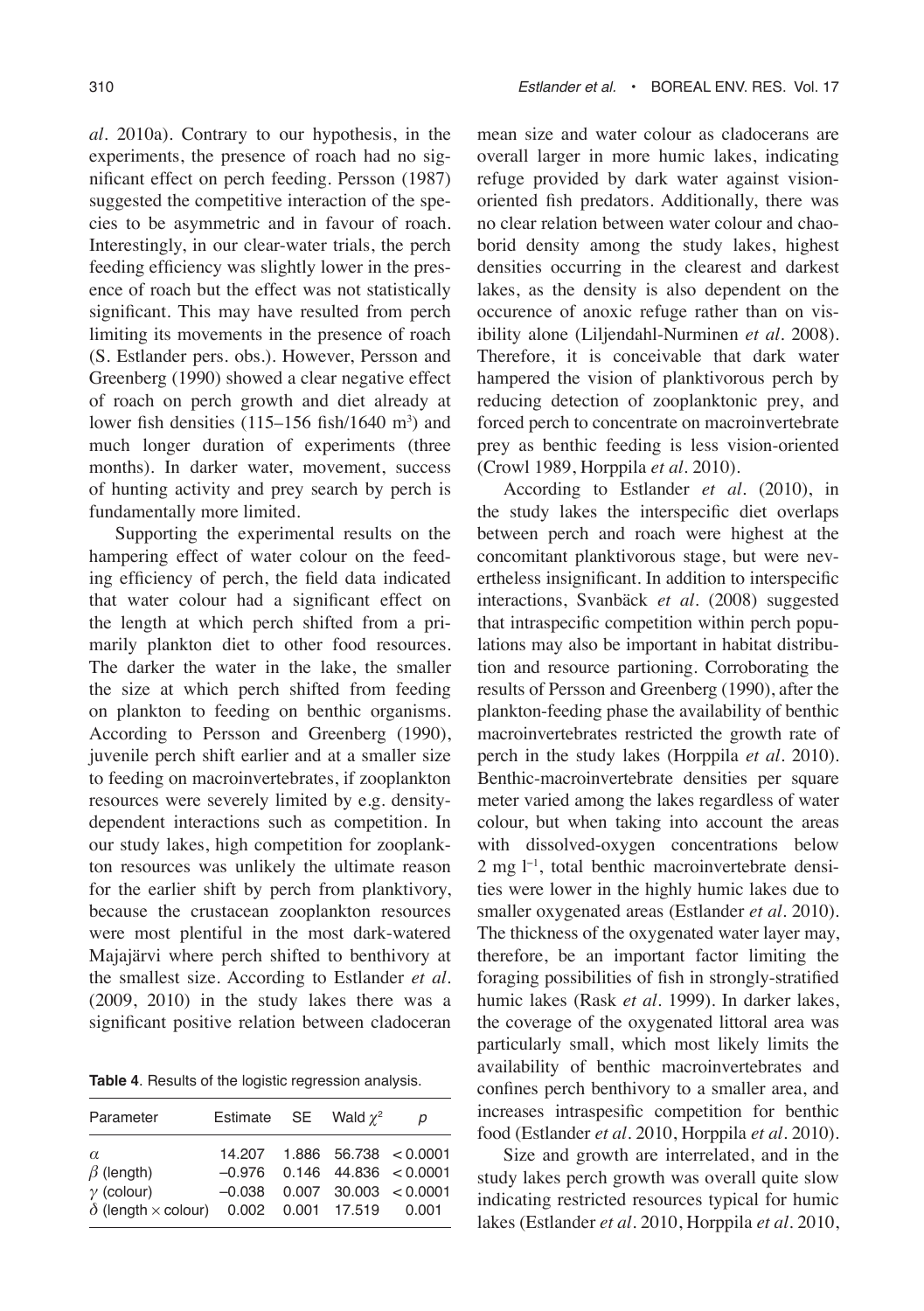Olin *et al*. 2010). In the study lakes, the diet shift from plankton to benthos occurred on average at the age of 2–3 years, and at a variable size, indicating heterogeneity in growth. Fast growth by efficient plankton feeding is important for perch survival and early maturation (Heibo *et al*. 2005). Slow growth during the plankton-feeding phase may lead to delay and inhibition of the second niche shift from benthivory to piscivory and, according to Heibo *et al*. (2005), the second-year growth seems to determine the likelihood of the shift to piscivory. Corroborating our results, Horppila *et al*. (2010, 2011) reported that in the study lakes the growth rate of perch during the second year of life was significantly dependent on water transparency.

Factors affecting habitat distribution, resource partitioning, diet selection and also the timing of ontogenic niche shifts may be numerous. The study lakes vary in morphometry, productivity, availability of resources, biomass of planktivores and piscivores and littoral habitats (e.g. Estlander *et al*. 2010, Horppila *et al*. 2010). However, humic lakes are relatively stable ecosystems (Wetzel 2001), and in our study lakes, the year-to-year timing of diet shifts of perch is quite consistent. Olin *et al*. (2010) studied the effects of several abiotic and biotic factors on various population parameters of perch in humic lakes, including our study lakes, and suggested that perch populations are affected by biotic factors such as interspecific competition by roach and predation by pike, but the intensity of the interactions is regulated by abiotic factors, such as lake size and general productivity, with water colour as the most important single factor.

Water colour clearly had a negative effect on perch feeding, but did not affect roach. Dark water could thus favour roach over perch in humic lakes in competition for the same food resources. According to Persson and Greenberg (1990), a dense roach population may create a bottleneck in perch growth in the macroinvertebrate feeding phase by forcing young planktivorous perch to switch to benthic food resources at a smaller size. Estlander *et al*. (2010) predicted a possible bottleneck in perch growth in highly humic lakes. Here, we confirmed this prediction in both experimental and field studies. We conclude that in humic waters, in addition to the

density-dependent interactions (e.g. fish density and competition), occurrence of a benthic bottleneck in perch growth is dependent on prevailing environmental factors such as water colour.

*Aknowledgements*: We thank Evo Fisheries Research Station for providing excellent facilities and Jenna Pihlajamäki for helpful hands for this work and Jyrki Lappalainen for valuable statistical assistance. Bergsrådet Bror Serlachius Stiftelse Foundation, Olvi Foundation and Finnish Cultural Foundation sponsored this study.

# **References**

- Bagenal T.B. & Tesch F.W. 1978. Age and growth. In: Bagenal T.B. (ed.), *Methods for the assessment of fish production in fresh waters*, Blackwell Scientific Publication, Oxford, pp. 101–136.
- Bohl E. 1980. Diel pattern of pelagic distribution and feeding in planktivorous fish. *Oecologia* 44: 368–375.
- Crowl T.A. 1989. Effects of crayfish size, orientation and movement on the reactive distance of largemouth bass foraging in clear and turbid water. *Hydrobiologia* 183: 133–140.
- Diehl S. 1988. Foraging efficiency of three freshwater fishes: effects of structural complexity and light. *Oikos* 53: 207–214.
- Eklöv P. & Persson L. 1995. Species-specific antipredator capacities and prey refuges: interactions between piscivorous perch *(Perca fluviatilis*) and juvenile perch and roach (*Rutilus rutilus*). *Behavioral Ecology and Sociobiology* 37: 169–178.
- Estlander S., Nurminen L., Olin M., Vinni M. & Horppila J. 2009. Seasonal fluctuations in macrophyte cover and water transparency of four brown-water lakes: implications for crustacean zooplankton in littoral and pelagial habitats. *Hydrobiologia* 620: 109–120.
- Estlander S., Nurminen L., Olin M., Vinni M., Immonen S., Rask M., Ruuhijärvi J., Horppila J. & Lehtonen H. 2010. Diet shifts and food selection of perch (*Perca fluviatilis* L.) and roach (*Rutilus rutilus* (L.)) in humic lakes of varying water colour. *Journal of Fish Biology* 77: 241–256.
- Grönroos M. 2009. *Pohjaeläimet pienessä kirkkaassa metsäjärvessä ja tehokkaan kalastuksen vaikutus yhteisörakenteeseen*. Master's thesis, Department of Biological and Environmental Sciences, University of Helsinki.
- Heibo E., Magnhagen C. & Vøllestad A. 2005. Latitudinal variation in life-history traits in Eurasian perch. *Ecology* 86: 3377–3386.
- Helfman G.S. 1979. Twilight activities of yellow perch *Perca flavescens*. *Journal of the Fisheries Research Board of Canada* 36: 173–179.
- Hjelm J., Persson L. & Christensen B. 2000. Growth, morphological variation and ontogenic niche shifts in perch (*Perca fluviatilis*) in relation to resource availability. *Oecologia* 122: 190–199.